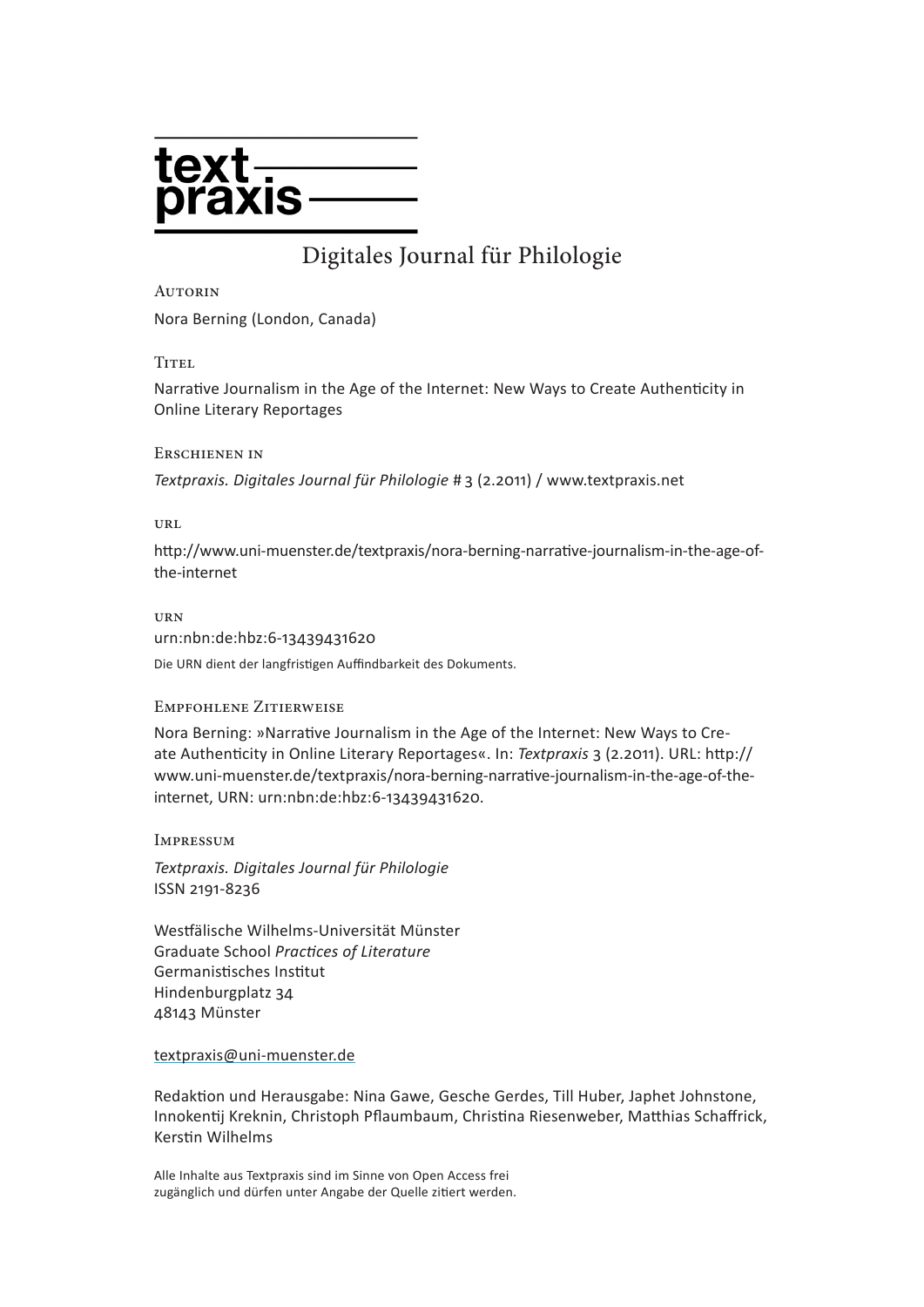# Narrative Journalism in the Age of the Internet

New Ways to Create Authenticity in Online Literary Reportages

*There is no more fiction or nonfiction – only narrative.*  E. L. Doctorow, 1975

The transcendence of objectivity that Doctorow refers to in the realm of literature has found its most fecund counterpart in the profession of journalism at a time when journalists began to experiment with new reporting and writing techniques. Especially with the rise of New Journalism in the 1960s and 70s – a catchall term for a group of journalists and writers that relied predominantly on literary techniques – the scholarly debate about the relationship between fact and fiction, objectivity and subjectivity, reached a new dimension.<sup>1</sup> Unlike in the creative arts, the relationship in journalism is not primarily driven by aesthetic demands but is constrained by ethical premises, journalism's professional ideology and not least by financial concerns.2

Behind the journalistic principle of ›cultural meaning making‹ lurks the rationale that media's underlying communication infrastructure should ideally function as a democratic public sphere that turns specific current events into topics of broader societal concern.<sup>3</sup> In his master narrative *The Structural Transformation of the Public Sphere,* Habermas circumscribes the public sphere as a discursive space for reasoned communicative exchange that is based on informed and rational argument.<sup>4</sup> His work has received vociferous criticism, because the author rigorously sidelines aesthetic and affective modes of communication. Moreover, Habermas delineates sharply between particular forms of discourse: A

**<sup>1</sup> |** According to Tom Wolfe, one of the key founders of the movement, New Journalism can be seen as synonymous to literary journalism. Likewise literary journalism is commonly referred to as narrative journalism. See Tom Wolfe: *The New Journalism.* New York 1973.

**<sup>2</sup> |** For a discussion of the concept of professional ideology see James W. Carey: »Where Journalism Education Went Wrong«. Paper presented to Journalism Education, the First Amendment Imperative, and the Changing Media Marketplace, held at Middle Tennessee University, 1996. See also Michael Schudson: »The Objectivity Norm in American Journalism«. In: *Journalism* 2.2 (2001), p. 149–170. Regarding the reporter-source relationships see Richard Ericson, Patricia M. Baranek and Janet B. L. Chan: *Negotiating Control.* Toronto 1989.

**<sup>3</sup> |** See Jürgen Habermas: »The Public Sphere«. In: Chandra Mukerji and Michael Schudson (eds.): *Rethinking Popular Culture – Contemporary Perspectives in Cultural Studies.* Berkeley/CA 1991, p. 398–404.

**<sup>4</sup> |** See Jürgen Habermas: *The Structural Transformation of the Public Sphere: An Inquiry into a Category of Bourgeois Society* [Strukturwandel der Öffentlichkeit]. Trans. Thomas Burger. Cambridge/MA 1991.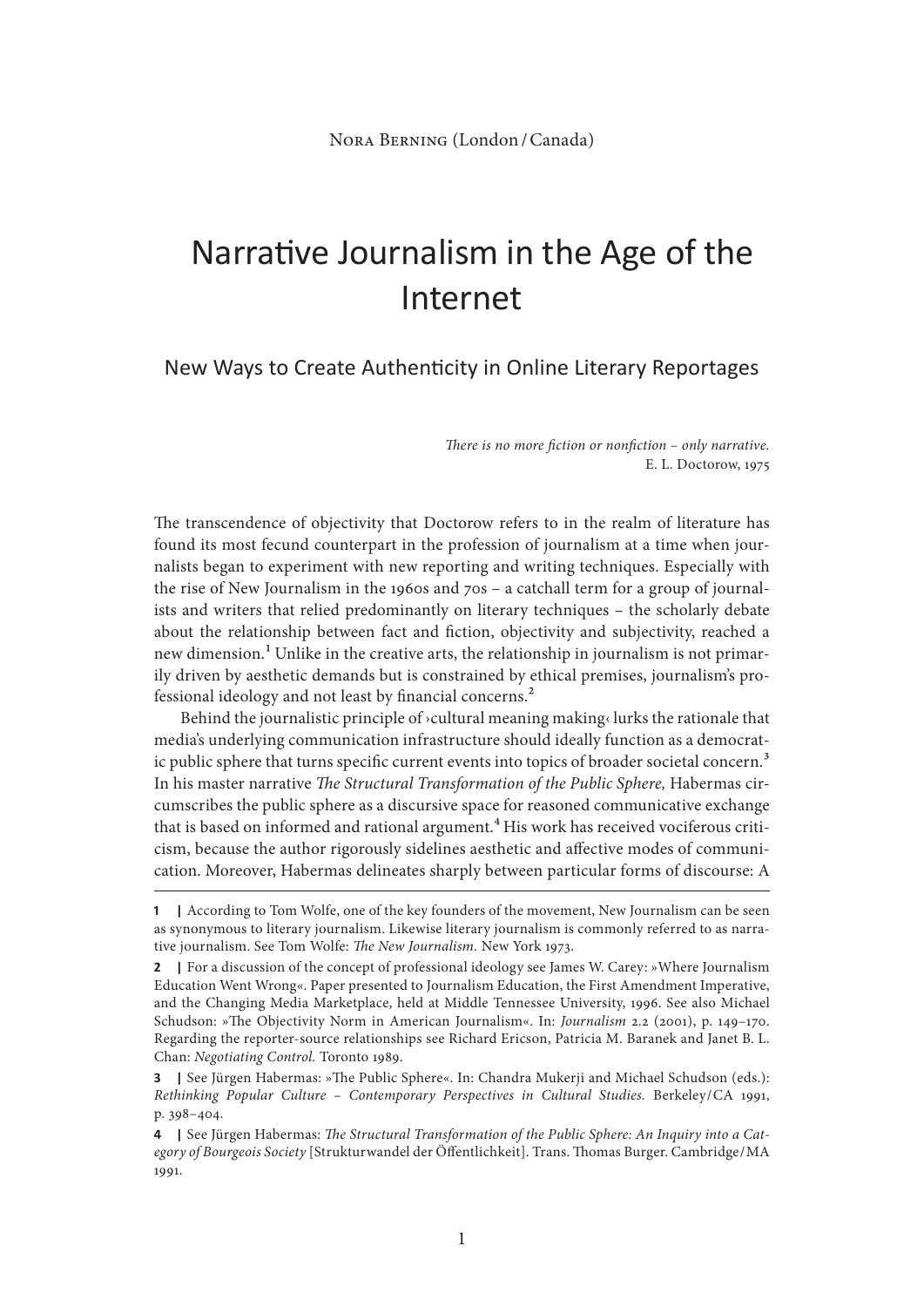bifurcation between public and private, state and public sphere, reason and non-reason, ethics and aesthetics, prevents him from seeing how popular culture shapes the contours of the public sphere. With the advent of the Internet as well as the proliferation of new forms of popular culture that are linked to the electronic medium, Habermas's ideas can be seen as a good starting point for inquiring deeper into the role of language and the potential of electronic media.

This essay, which consists mainly of two case studies of online literary reportages, draws upon a multi-method approach. I undertake a close reading of Paula Delgado-Kling's online literary reportage »Child Soldiers: Homero« and Mark Bowden's multimedia text »The Desert One Debacle«. Their online literary reportages serve as case studies to illustrate how literary techniques and strategies used by New Journalists in the past were taken in new directions in the wake of the rise of the Internet and its unique electronic features. The text-immanent analysis of the two articles is complemented by material from my interviews with the two writers of narrative nonfiction. Both Delgado-Kling and Bowden are distinguished journalists who have specialized in the field of nonfiction and creative writing. My conversations with them bear testimony to the fact that it is time to revisit and reassess some of Habermas's ideas against the background of our fractioned, multifaceted information age.

At the heart of the works of New Journalists was essentially a reflection on broader cultural change. In an attempt to reconcile the conflicting worlds of journalism and literature, New Journalists like Norman Mailer, Gay Talese and Tom Wolfe were not only concerned with a an accurate and beautiful representation of reality, but they were also dedicated to guiding audiences toward democratic possibilities. Given that New Journalists were heavily criticized by traditional media for injecting their own point of view in an article and thus blurring the boundaries between fact and fiction, their work can be seen as challenging Habermas's view regarding the dichotomy between ethics and aesthetics. Rather than drawing a demarcation line between private and public self, New Journalists demonstrate that such boundaries need to be seen as fluid, permeable and always contested. Their aesthetic convictions, in Bakhtinian terms,<sup>5</sup> take shape in the form of an intertext, that is, a sort of ›intertextual‹ web of cultural meaning production that calls on the audience to reflect on social reality and media production. Following Bakhtin, online literary reportages represent cultural texts and practices which are, by nature, intertextual and dialogical insofar as »any utterance is a link in a very complexly organized chain of other utterances« with which »it enters into one kind of relation or another.«6 While New Journalists' emphases on the subtleties of language, creativity and a focus on writing practices stand in stark contrast to the Habermasian evaluation of popular mass media and his rather rigid view of language, authors belonging to the second generation of New Journalists – such as Paula Delgado-Kling whose writing has been nominated for the Simon Bolivar Award, Colombia's top journalism award, and Mark Bowden, awardwinning American writer and journalist – contribute significantly to the proliferation of popular media and its increasing encroachment in lived culture. By publishing their literary reportages online they embed them in an ever-changing electronic environment. Consequently, online literary reportages become landmarks of the intertextual system that New Journalists used to spell out and according to which readers and texts become partners in the interpretative process.

**<sup>5</sup> |** See Mikhail M. Bakhtin: *The Dialogic Imagination. Four Essays by M. M. Bakhtin.* Austin/TX 1994.

**<sup>6</sup> |** Mikhail M. Bakhtin: *Speech Genres and Other Late Essays.* Austin/TX 1986, p. 69.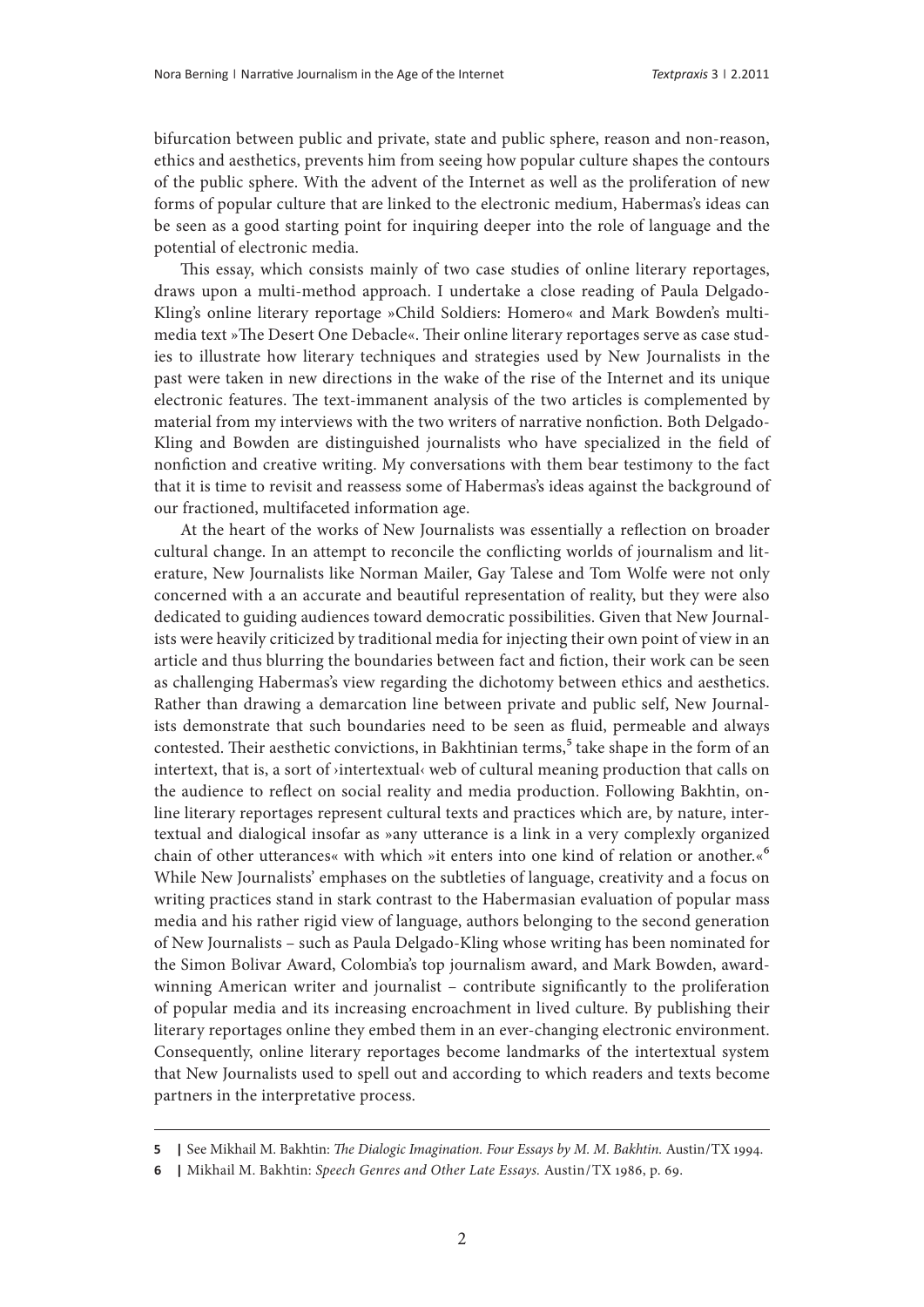This discussion investigates how literary journalists that publish online make use of fictive techniques nowadays that have been employed by New Journalists in the past in order to create authenticity in their articles. Furthermore, it takes into account that the Internet has become a prominent platform for the publication of journalistic texts, and more precisely, literary reportages. New Journalism was originally conceived as a literary endeavor which relies fundamentally on the writer's subjectivity, seeking to decrease the distance between subject and object.<sup>7</sup>

The idea was to give the full objective description, plus something that readers had always had to go to novels and short stories for: namely, the subjective or emotional life of the characters.<sup>8</sup>

Wolfe contended that New Journalism was soon to rule out the realistic novel in literary significance. Although his ambitious hypothesis did not quite come true, the techniques used by New Journalists left their mark on contemporary journalism.

According to Jack Fuller, many of the literary techniques first used by New Journalists can now be found across print journalism in newspapers and magazine features.<sup>9</sup> In a similar vein, Doug Underwood notes that in order to transcend the traditional limitations of conventional journalism, today's journalists resort to perspectives and techniques from New Journalism.<sup>10</sup> Wolfe identifies certain techniques as central to the success of New Journalism: scene-by-scene construction, a record of the dialogue in full length, thirdperson narration and the use of symbolic details.<sup>11</sup> Moreover, Norman Sims notes that immersion, voice, accuracy and symbolism are core elements of New Journalists' writing.12 These techniques originating from debates initiated almost half a century ago have been absorbed into today's narrative journalism, so that issues of objectivity and facticity haunt contemporary practitioners, so-called ›New New Journalists‹, to an even greater degree than their forerunners who did not have the added dimension of the electronic medium which further complicates the notion of authenticity in narrative journalism.<sup>13</sup>

Whereas Sandra Borden embraces new writing techniques believing that conventional third-person reporting may actually hurt a journalist's credibility because it makes the journalist appear less authentic and honest,  $^{14}$  Fuller points out that »[w]hen journalism adopts storytelling techniques from fiction it takes on some ambiguities, too, which make it difficult to fulfill the basic requirements for journalistic discipline.«<sup>15</sup> Fuller's claim

**<sup>7</sup> |** See John Hartsock: *A History of American Literary Journalism.* Amherst 2000.

**<sup>8</sup> |** Tom Wolfe: *The New Journalism* (ref. 1), p. 21.

**<sup>9</sup> |** See Jack Fuller: *News Values: Ideas for an Information Age.* Chicago 1996. See also Berrin Beasley: »Journalists' Attitudes Toward Narrative Writing«. In: *Newspaper Research Journal* 19.1 (1998), p. 78–89; Robert Lewis Donohew: »Newswriting Style: What Arouses the Reader?« In: *Newspaper Research Journal* 3.2 (1982), p. 3–6.

**<sup>10</sup> |** See Doug Underwood: *Journalism and the Novel: Truth and Fiction, 1700–2000.* Cambridge/UK 2008.

**<sup>11</sup> |** These characteristics overlap with what Lounsberry identifies as literary journalism. See Barbara Lounsberry: *The Art of Fact. Contemporary Artists of Nonfiction.* New York 1990.

**<sup>12</sup> |** See Norman Sims (ed.): *The Literary Journalists*. New York 1984. See also Isabel Soares: »*South*: Where Travel Meets Literary Journalism«. In: *Literary Journalism Studies* 1.1 (2009), p. 17–30.

**<sup>13</sup> |** See Robert Boynton (ed.): *The New New Journalism: Conversations with America's Best Nonfiction Writers on their Craft*. New York 2005.

**<sup>14</sup> |** See Sandra Borden: *Journalism as Practice: MacIntyre, Virtue Ethics and the Press.* Aldershot 2007.

**<sup>15</sup> |** Fuller: *News Values* (ref. 9), p. 157.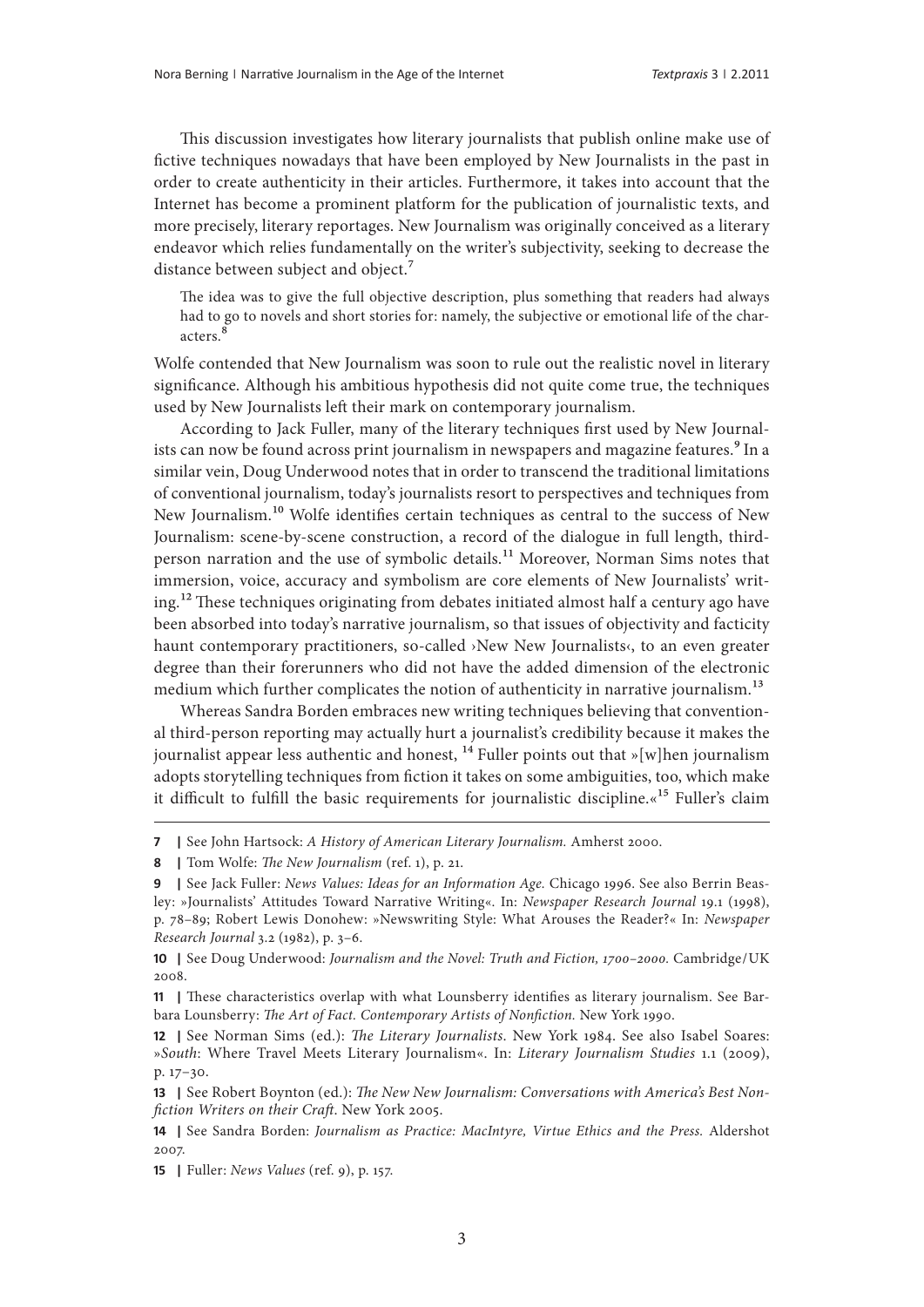has been given new impetus ever since the Internet has been identified as a vehicle for the proliferation of literary reportages.<sup>16</sup> The specific electronic properties of cyberspace, that is, hypertextuality, multimediality and interactivity, not only allow for new narrative possibilities but also offer enhanced means of immersion for the reader.<sup>17</sup> Similar to the process of immersion, dramatic devices employed by New Journalists almost half a century ago are being transformed into participatory activities on the Internet. Moreover, the features of the Internet allow for new forms of multiperspectival narration. Taken together electronic properties can lead to an increase in authenticity and credibility for online narrative journalism. Thus, for ›New New Journalists‹ cyberspace functions as a »powerful mode of being that expands the process of creation, opens up the future, injects a core of meaning beneath the platitude of immediate physical presence. $\alpha^{18}$ 

The hermeneutic analysis of cyber-narratives has thus far produced relatively little theoretical grounding, although if combined with a postmodernist approach that no longer recognizes the distinction between popular and high culture, it can provide fundamental insights into the understanding of online literary reportages. A deconstructive analysis of popular media, on the other hand, in the form of an interpretative reading is conducive to both cultural reflexivity and media literacy. According to Jan Van Looy and Jan Baetens, one of the reasons for the reluctance toward systematic theorization has to do with »the basic conviction that critical attention […] is not appropriate to works belonging to a medium which has as one of its primary principles the absence of – literally – fixed shapes and – literally – fixed meanings. $\alpha^{19}$  The French semiotician Jacques Fontanille, however, repudiates this criticism. He argues that if electronic texts are read slowly, they provide a good basis for a thorough structural analysis. In my critical analysis I will make use of the close reading method in order to develop what Fontanille describes as a dialogue with the structure, form and meaning of the electronic text.<sup>20</sup>

In conventional journalism, the notion of authenticity is intrinsically bound to a reporter's commitment to factuality and objectivity, which Michael Schudson identifies both as an occupational norm and a moral ideal.<sup>21</sup> Matthew Kieran defines his concept of objectivity and truth as follows:

In journalism, as distinct from fiction, there is a truth of the matter and this is what objectivity in journalism aims at […]. Where reporting turns away from the goal of truth […], the justification and self-confessed rationale of journalism threatens to disappear.<sup>22</sup>

**<sup>16</sup> |** See Norman Sims: »The Problem and the Promises of Literary Journalism Studies«. In: *Literary Journalism Studies* 1.1 (2009), p. 7–16.

**<sup>17</sup> |** For a detailed discussion see Marie-Laure Ryan: *Narrative as Virtual Reality: Immersion and Interactivity in Literature and Electronic Media*. Baltimore 2001. See also Janet Murray: *Hamlet on the Holodeck: The Future of Narrative in Cyberspace*. New York 1997.

**<sup>18</sup> |** Pierre Lévy: *Qu'est-ce que le virtuel?* [Becoming Virtual: Reality in the Digital Age?]. Paris 1995, p. 16.

**<sup>19</sup> |** Jan Van Looy and Jan Baetens (eds.): *Close Reading New Media: Analyzing Electronic Literature*. Leuven 2003, p. 7. Ryan notes that it is precisely the transition to the electronic medium that is of importance to literary scholars, because »it [the electronic movement; N.B.] problematizes familiar notions, and it challenges the limits of language«. Ryan: *Narrative as Virtual Reality* (ref. 17), p. 10.

**<sup>20</sup> |** See Jacques Fontanille: »Préface«. In: Alain Vuillemin and Michel Lenoble (eds.): *Littérature, Informatique, Lecture. De la lecture assistée par ordinateur à la lecture interactive*. Limoges 1999, p. 1–8.

**<sup>21</sup> |** See Schudson: »The Objectivity Norm« (ref. 2), p. 149.

**<sup>22</sup> |** Matthew Kieran: »Objectivity, Impartiality and Good Journalism«. In: Matthew Kieran (ed.): *Media Ethics.* London 1998, p. 34.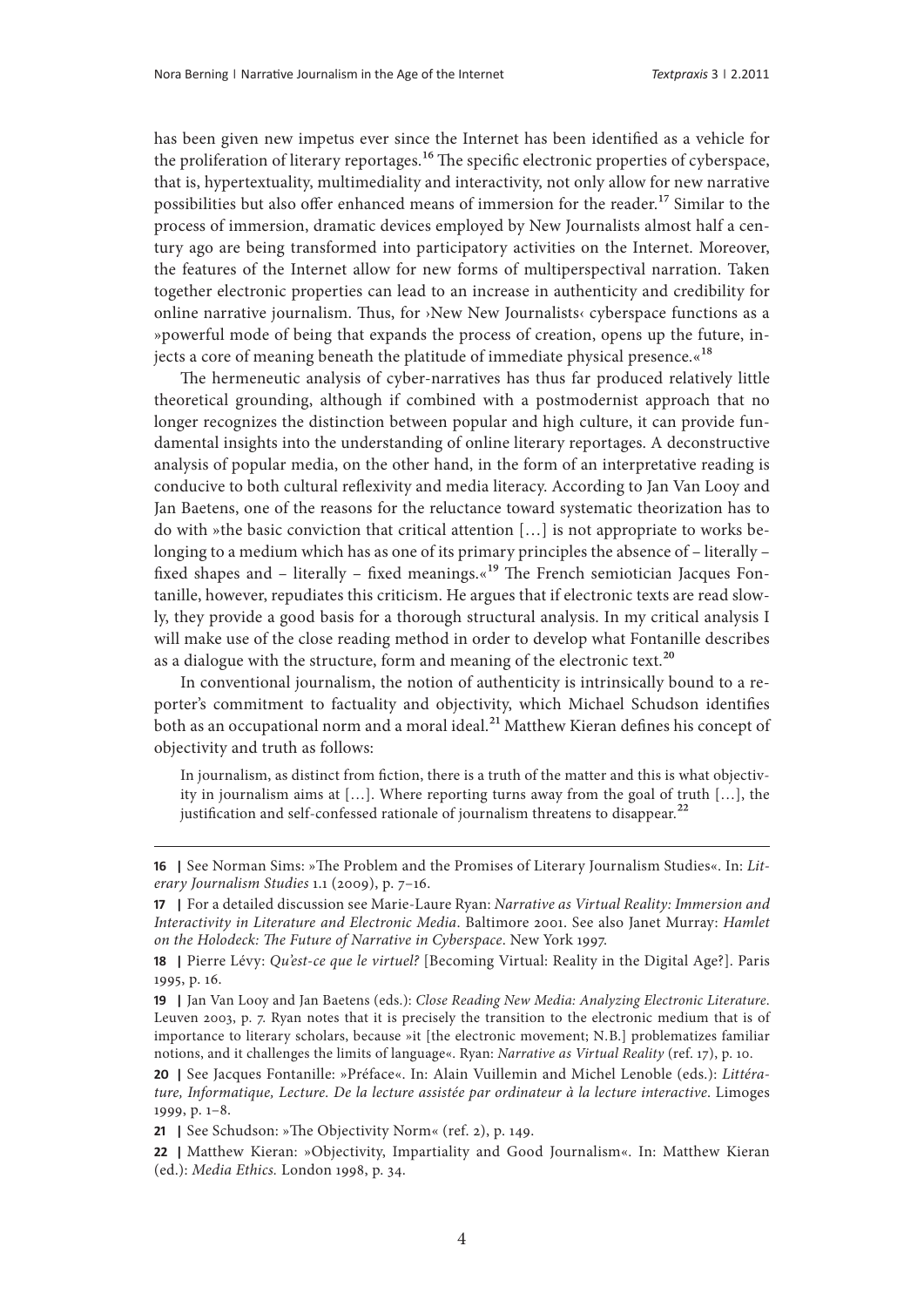According to Tony Harcup, fundamental pillars of truth and objectivity rest on the journalists' responsibility to 1) look at both sides of a story, 2) assess conflicting claims, 3) assess the credibility of sources, 4) look for evidence and 5) not publish anything believed to be untrue.<sup>23</sup> Apart from the objectivity ideal, however, Borden notes that »a reporter wishes to have an *authentic* voice.«<sup>24</sup> Moreover, if we see this issue through the lens of a postmodernist paradigm, authenticity is – similar to objectivity – relational and eventually depends on the eye of the beholder (i.e., the reader). According to Gaye Tuchman, objectivity is a strategic ritual that journalists use in defending their work.<sup>25</sup> In this sense, news is not an accurate reflection of reality; rather it is an individual interpretation of reality shaped by a journalist's personal beliefs. Following this line of argument, it becomes clear why proponents of narrative journalism argued that there is no such thing as truth / objectivity in reporting. Narrative journalism exemplifies this at its best in the sense that its goal is to depict a different version of reality.

In this article authenticity is defined as a feeling of truth that can be achieved through various journalistic principles *and* fictive techniques as I will show in my two case studies. My argument thus builds on Margreth Lünenborg's conceptualization of authenticity as a characteristic that is encoded in the process of production with the help of aesthetic devices and that has to be decoded by the reader in the process of consumption.<sup>26</sup> In other words, the meaning of the online reportage is a result of the interplay between production and consumption as Mark Bowden, the author of »The Desert One Debacle«, alludes to in my interview with him. He says that when his story was published on the Internet it did not become more authentic *per se,* but Bowden proposed that in the online environment it is »more verifiably authentic. $x^{27}$  This means that the reader detects the authenticity of the story in the process of consumption by digesting all the source material posted online. Similarly, for Paula Delgado-Kling, author of the literary reportage »Child Soldiers: Homero«, authenticity is something that has to do with the reader's perception and reception of the characters and locations described in her story. In an online interview that I arranged with her, Delgado-Kling puts it like this: »Authenticity is the essence of a place or character.«<sup>28</sup> The author's statement is interesting insofar as it shows that the debate about authenticity discloses where journalism and literature intersect. Fuller writes, »Fiction is – like journalism – a way of discovering truth.  $\alpha^{29}$  Or in Delgado-Kling's words: »For me, [writing ›Child Soldiers: Homero‹] was a journey of discovery, to uncover for myself what is happening in Colombia, in my country. $\frac{30}{2}$ 

Hence, authenticity for Delgado-Kling is not least a personal expression of journalistic autonomy. By making use of different (fictive) techniques in order to heighten interest and authenticity literary journalists that publish online once again stir a scholarly debate about the dilemma between fact and fiction, subjectivity and objectivity, that although it has its origins in the tradition of New Journalism is nonetheless of a different nature since the framework of production, distribution and reception has undergone

**<sup>23</sup> |** Tony Harcup: *Journalism: Principles and Practice.* London 2004.

**<sup>24</sup> |** Borden: *Journalism as Practice* (ref. 14), p. 37 [emphasis added; N.B.].

**<sup>25</sup> |** See Gaye Tuchman: *Making News: A Study in the Construction of Reality.* New York 1978.

**<sup>26</sup> |** See Margreth Lünenborg: *Journalismus als kultureller Prozess. Zur Bedeutung von Journalismus in der Mediengesellschaft. Ein Entwurf*. Wiesbaden 2005.

**<sup>27</sup> |** Mark Bowden: Interview by Nora Berning, 24 September 2009.

**<sup>28</sup> |** Paula Delgado-Kling: Interview by Nora Berning, 16 September 2009.

**<sup>29</sup> |** Fuller: *News Values* (ref. 9), p. 161.

**<sup>30</sup> |** Delgado-Kling: Interview (ref. 28).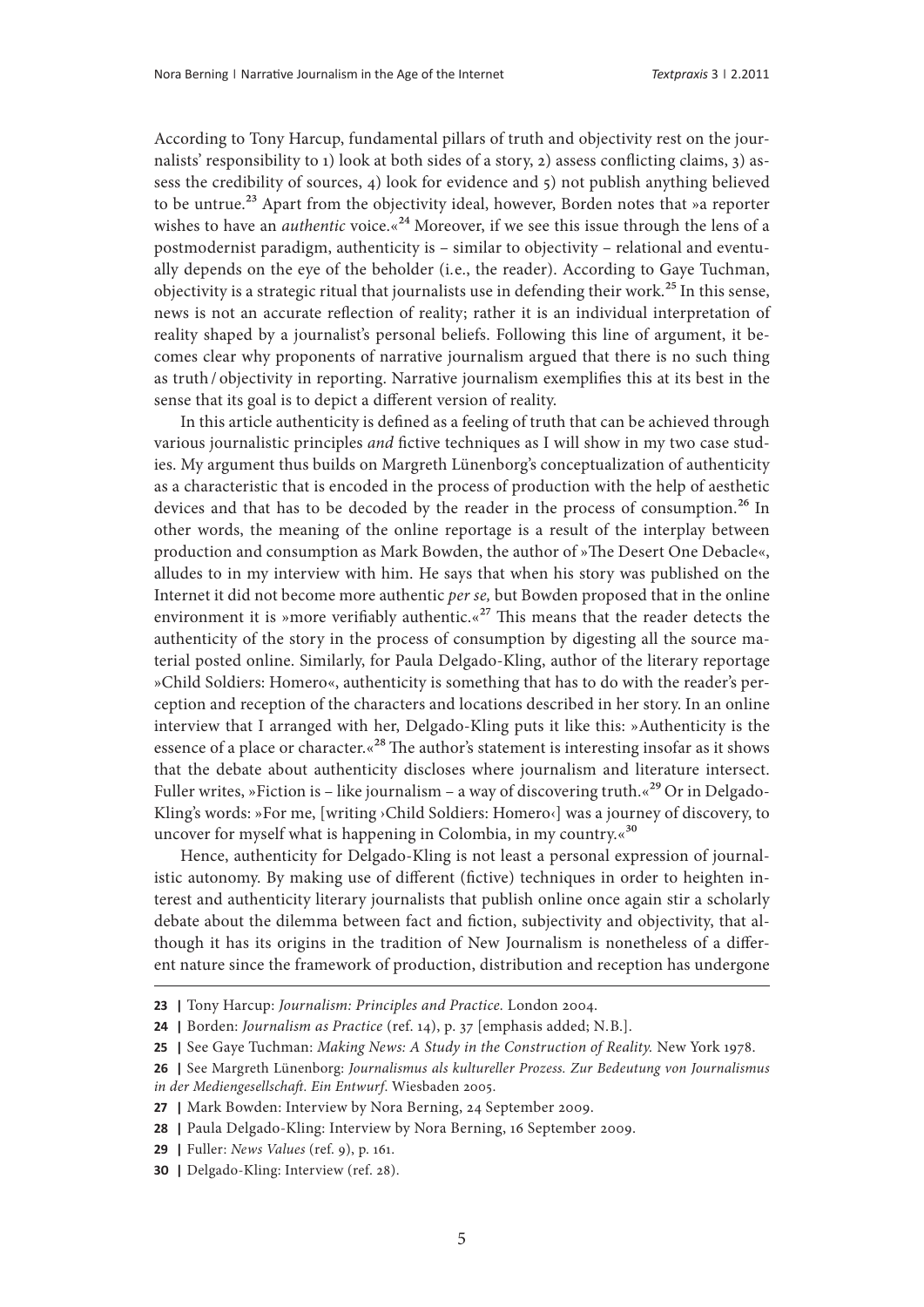considerable changes. However, some of the criticisms that Ronald Weber and Dwight Macdonald target at the first generation of narrative writers continue to be relevant in the age of online narrative writing.<sup>31</sup> Both Weber and Macdonald argue that literary journalism problematizes the writer-reader-contract, that is, a kind of ethical contract that exists between journalists and their readers. Due to the fact that New Journalists as well as the new generation of writers tend to maintain a close relationship to their subjects, they run the risk of losing track of objectivity. Critics like Herbert Gold have described this inadequate imbalance as »epidemic first personism«. The disruption of the traditional relationship between writers and their sources becomes precarious »when there's not enough world and too much self.«<sup>32</sup> Despite the fact that with the push for professional objectivity conventional journalists have generally abandoned first-person reporting, some traces of the ›epidemic‹ can still be found in contemporary narrative journalism, both online and offline.<sup>33</sup> For literary journalists such as Delgado-Kling this technique serves as yet another way to structure reality, one that elucidates the bigger picture. Reflexive passages written in the first person that function as a sort of meta-narrative turn Delgado-Kling's reportage into »a *story* about reality, not reality itself.«.<sup>34</sup> Strictly speaking, she disregards the journalistic convention of third-person reporting and gives up part of the distance that she is supposed to have as a reporter. Delgado-Kling declared in our interview that she brings her own ideology into what she writes.

In order to unravel the ideological undercurrents of both Delgado-Kling's online literary reportage »Child Soldiers: Homero« and Bowden's multimedia text »The Desert One Debacle«, the structuralist approach to my textual analysis will be supplemented by an underlying deconstructivist cultural studies paradigm. It is grounded in a conceptualization of journalism as a narrative that represents culture. The interpretation of (journalistic) texts is also a practice of cultural analysis that focuses on ›cultural meaning making«. Language in literary journalism is especially central to the construction of meaning as symbolic configurations of culture. Literary reportages carry cultural values and meanings and thus function as a sort of  $\alpha$ culture grammar $\alpha$ <sup>35</sup> Moreover, my research takes into account that narrativity and the construction of meaning are subject to the negotiation of the text by readers. Online literary reportages are defined by their context and embedded in both a ›culture grammar‹ and a ›narrative grammar‹. The disclosure of these grammars enables readers to derive meaning from the reportage and to give meaning to it. The plurality of meanings that such close readings lay bare are alluded to by Barthes when he says that a text is always a »galaxy of signifiers, not a structure of signifieds; it has no beginning; it is reversible; we gain access to it by several entrances, none of which can be authoritatively declared as the main one.«<sup>36</sup>

**<sup>31</sup> |** See Ronald Weber (ed.): *The Reporter as Artist: A Look at the New Journalism Controversy*. New York 1974; Dwight Macdonald: »Parajournalism, or Tom Wolfe and His Magic Writing Machine«. In: Ronald Weber (ed.): *The Reporter as Artist*, p. 223–233.

**<sup>32</sup> |** Herbert Gold: »On Epidemic First Personism«. In: Ronald Weber (ed.): *The Reporter as Artist*, (ref. 31) p. 286.

**<sup>33</sup> |** See Fuller: *News Values* (ref. 9), p. 131–166.

**<sup>34</sup> |** Elizabeth Bird and Robert Dardenne: »Myth, Chronicle and Story: Exploring the Narrative Qualities of News«. In: Daniel Berkowitz (ed.): *Social Meanings of News*. London 1997, p. 346 [emphasis added; N.B.].

**<sup>35</sup> |** See *ibid*., p. 341*.*

**<sup>36</sup> |** Roland Barthes: *S/Z: An Essay*. New York 1974, p. 6.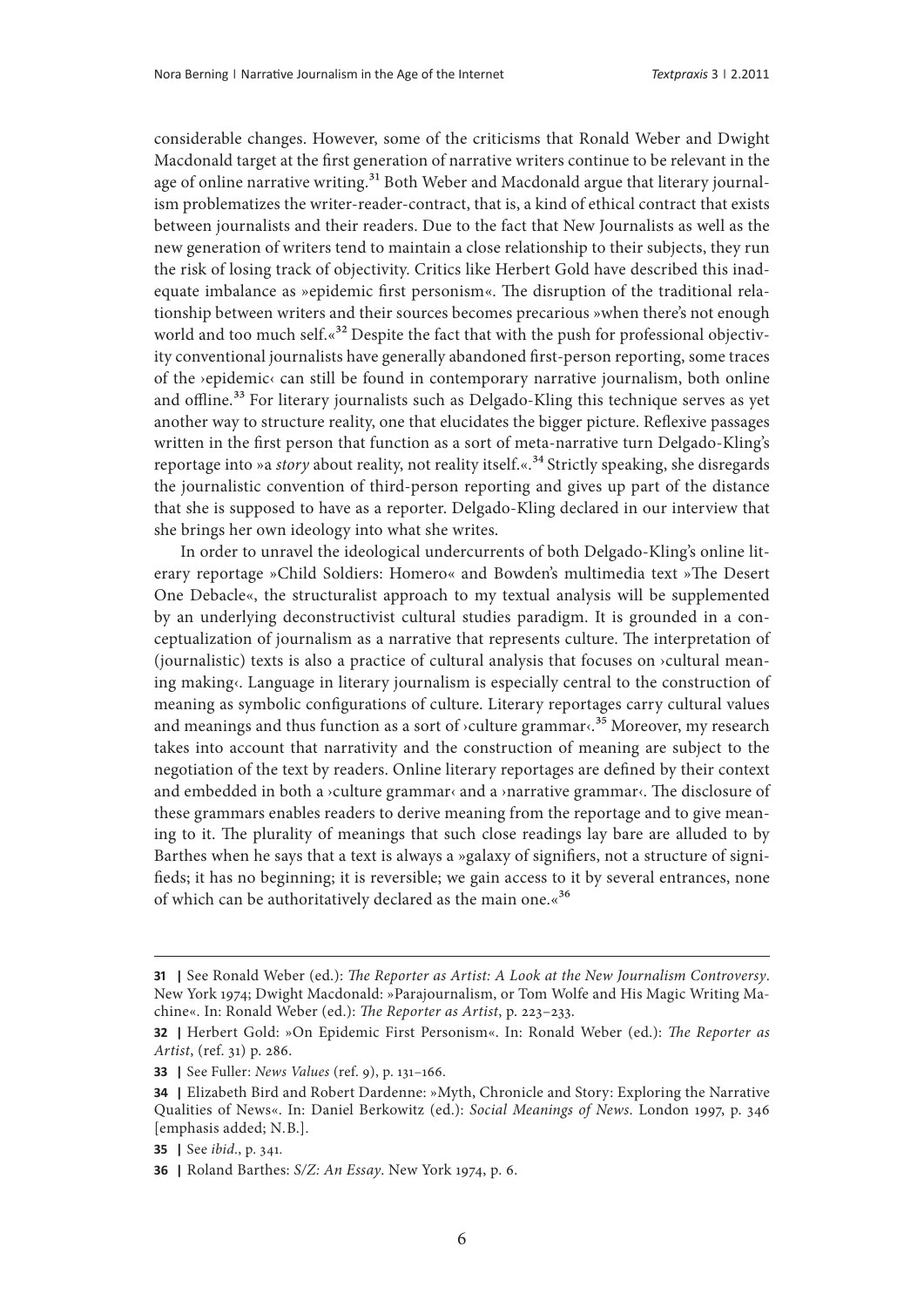This reasoning resonates with »Child Soldiers: Homero« that was written out of desire to provide many entry points for the readers and to engage them both intellectually and emotionally. The reportage was published in the winter 2008 issue of the online literary magazine *Narrative.* It tells the story of the child soldier Homero in Colombia who has been abducted by members of the FARC.<sup>37</sup> It describes thirty-six hours of Homero's life in a military camp where he gets to know the child combatant Elsa who dies in a battle against the army on the second day of his military training.

Like many New Journalists, Delgado-Kling followed her subjects around for a long time in order to give an authentic account of what is happening in Colombia. Delgado-Kling says she wanted to understand it on her own terms, through her own analysis.<sup>38</sup> This kind of »inside-the-skin reporting« that the author makes use of was also a prominent technique of New Journalists.<sup>39</sup> It allows the reporter to portray the subject with psychological depth. Delgado-Kling immersed herself in the environment over a period of four years: »I was exhausted from coming here every day.«<sup>40</sup> In her reportage, she inserts reflexive passages in which she renders information about her past in Colombia. These passages convey background information and at the same time increase credibility. In addition to saturation reporting, Delgado-Kling makes use of Wolfe's dramatic devices: scene-by-scene construction, extended dialogue, third-person narration and symbols. These techniques not only heighten the dramatic impact of the story but enable the reader to experience the emotional reality of the scene. The reader becomes an eyewitness to the action, and it is through this emotional involvement that the story obtains credibility.

Delgado-Kling's reportage is told in twelve chapters with every chapter forming its own scene or what a cinematographer would call a close-up shot. Already in the opening scene, Delgado-Kling makes use of dramatic devices. The story begins *in medias res*  in order to compel the reader immediately. Throughout the whole reportage, Delgado-Kling employs time-lapses to convey immediacy and authenticity.

The night Homero was abducted, he'd been exhausted from the jeep drive, then from all the walking, and from the grief of being removed from his mother. At the *cambuche* he fell asleep right away. On his second night away from home, Homero woke every few hours, chilled by his perspiration.<sup>41</sup>

Homero's story evokes images of war films that culminate in a cathartic experience for the war hero: here, Homero's witnessing of Elsa's death. This scene is embedded in a longer summary section in which Delgado-Kling employs flashbacks. The summary method allows the author to telescope time, to bind scenes and to build suspense. Delgado-Kling inserts a lot of biographic details about Homero and thus establishes a comprehensive personality profile. She also contextualizes the events and adds complexity to the story.

**<sup>37</sup> |** The FARC (*Fuerzas Armadas Revolucionarias de Colombia* /The Revolutionary Armed Forces of Colombia) is a left-wing guerilla organization that was founded in the 1960s. Throughout the history of the movement's armed struggle against the Colombian government and innocent civilians, the FARC has constantly recruited children as soldiers and informants.

**<sup>38</sup> |** See Delgado-Kling: Interview (ref. 28).

**<sup>39</sup> |** See Weber (ed.): *The Reporter as Artist* (ref. 31), p. 16.

**<sup>40</sup> |** Paula Delgado-Kling: »Child Soldiers: Homero«. In: *Narrative*, Winter 2008. [http://www.](http://www.narrativemagazine.com/authors/paula-delgado-kling) [narrativemagazine.com/authors/paula-delgado-kling](http://www.narrativemagazine.com/authors/paula-delgado-kling) (retrieved April 5, 2009), p. 9.

**<sup>41</sup> |** Delgado-Kling: »Child Soldiers« (ref. 40), p. 1.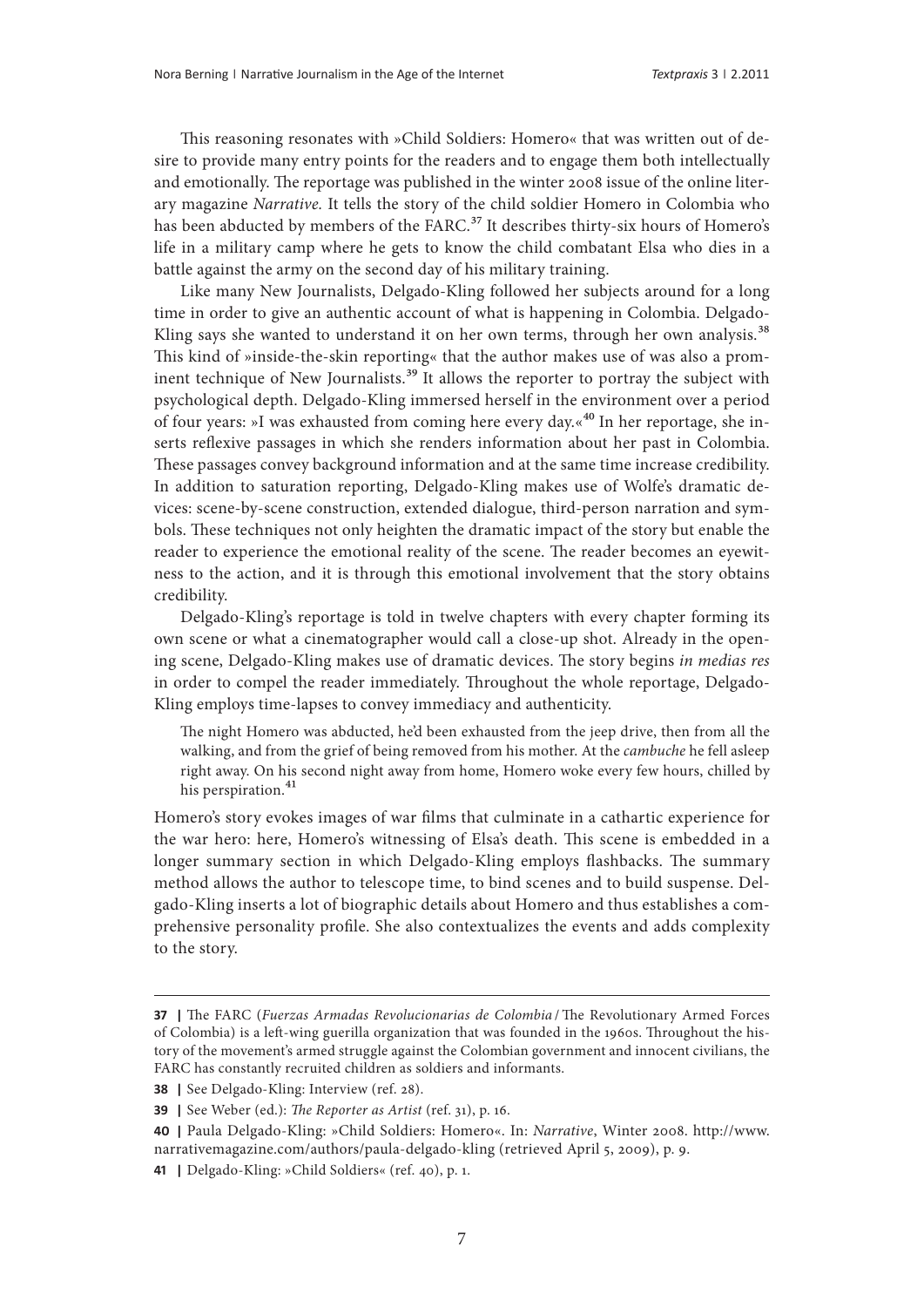With the use of extended dialogue, New Journalists tried to capture human interaction in order to convey authenticity. Moreover, dialogue helped them to establish and define character and setting. Delgado-Kling makes use of this technique, together with colloquial speech patterns and foreign-language words. This not only adds variety to the page, but enables the author to convey an authentic image of the life of the child soldiers. For instance, the reader becomes an eye- as well as ear-witness of the daily routine in the camp since Delgado-Kling uses photographs that show boy soldiers making gas cylinder bombs. The image illustrates what is central to the dialogic sequences:

»Today we're learning how to make homemade gas cylinder bombs,« Comandante Marta said. Homero yawned, then licked his lips, like a panther cub. »It's a simple procedure,« she said. »We use a gas tank normally used in a household stove. First, empty the gas out of the tank. Next, fill it with metal. All types of metals – nails, wrenches, pieces of iron.« »I've heard we also fill the cylinder with shit,« a boy said. He made the others laugh. *»Con mierda.«*42

Another textual device that is frequently used in online literary reportages is the leitmotif. One example of the leitmotif that is central to Delgado-Kling's online reportage is the discourse on truth reflected in the name of the female child soldier Elsa, which literally means truth. Furthermore, the name of the male protagonist, Homero, alludes to the Greek epic poet Homer and recalls the hero cult associated with him. Another way of using the leitmotif as a stylistic device in the reportage crystallizes in Delgado-Kling's predilection for mimicry. More precisely, the author uses the word ›imitate‹ several times in the story in order to create what Barthes has called »effect of reality«, that is, a stylistic device that serves to convey the realism of a text.<sup>43</sup> For instance, Homero imitates the brutal reality of war in a sort of role play:

Then a drunk homeless man walked by, and Homero imitated him exactly. »You have good spirit, Homero,« I said. I always thought that, even after he told me he had lost count of how many people he killed when he was in the FARC.<sup>44</sup>

Based on the assumption that literary journalism represents the intersection of journalism and literature, the authorial voice can be considered one of its most important elements. According to Wolfe, the finest pieces of New Journalism were written in the third person. Third-person narration enables the author to present every scene through the eyes of a particular subject.<sup>45</sup> In her literary reportage, Delgado-Kling uses two distinct voices that intersect throughout the whole story. The third-person narrator that she uses to describe Homero's perspective gives the reader the feeling of being inside Homero's mind. This omniscient narrator parallels the first-person narrator who allows the author to reflect on her role as a reporter within the process of writing. It is through the lens of Homero's horrific experiences that Delgado-Kling relives both his and her personal story – a story about lost identities and the search for home.

**<sup>42</sup> |** *Ibid.*

**<sup>43</sup> |** See Roland Barthes: »Effet de réel«. In: Roland Barthes: *Littérature et réalité*. Paris 1982, p. 81–90.

**<sup>44</sup> |** Delgado-Kling: »Child Soldiers« (ref. 40), p. 8.

**<sup>45</sup> |** In order to represent a person's thoughts and feelings, New Journalists interviewed people about their emotions and asked them what they felt at a certain moment in time. For instance, Gay Talese who became famous for his extensive use of interior monologue said that this technique allowed him to maintain his own writing style and enabled him at the same time to capture more accurately what a person was telling him. See Gay Talese: »The Book as a Medium for Journalism«. In: Charles Flippen: *Liberating the Media. The New Journalism*. Washington 1974, p. 42–49.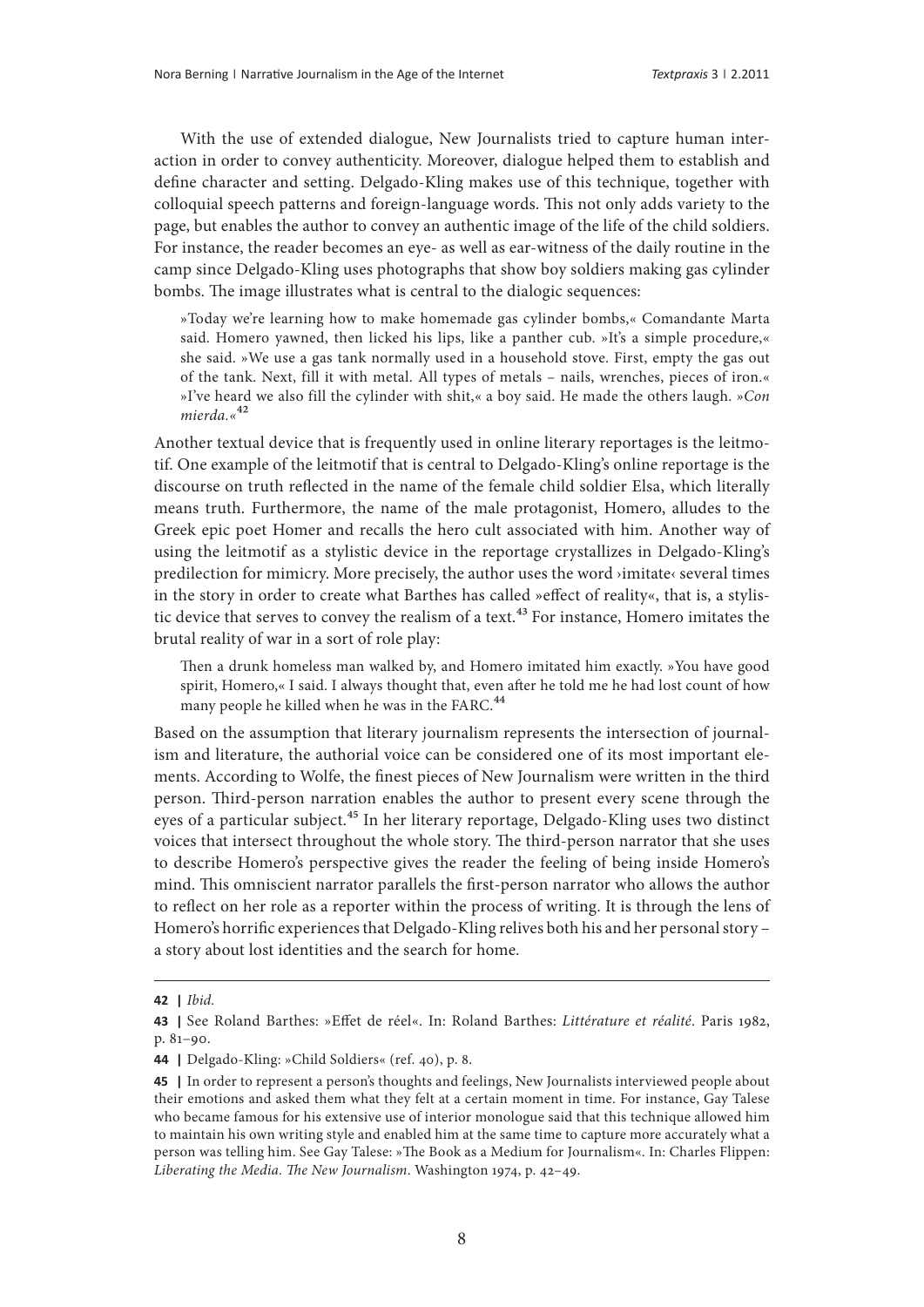I liked him [Homero]. He liked me too, but a question nagged at me: By showering him with attention, had I made him *like* me? I had just wanted to be thorough in my note-taking. I was afraid of fact-checkers telling me my notes were not reliable enough.<sup>46</sup>

The third- and first-person narrators complement one another, resulting in a multiperspectival narrative. Moreover, as the following example shows, the two perspectives reinforce each other, strengthen the story's internal logic and exhibit verisimilitude.

When Homero was telling me about Commander Marta, he emphasized that she was from the southwestern city of Pasto and spoke like a Pastusa. Throughout Colombia, when we say someone is Pastusa, we mean she is slow. Homero's comment summoned popular Pastusa jokes. Homero asked: »You know the one about Colgate?« *Col-gá-té* translates as ›dangle yourself.‹ »There was this woman,« Homero said, »and she saw a billboard on the side of the highway, it was for Dangle Yourself toothpaste.« »*Sí, sí,* I know it,« I played on. »So, your Commander Marta, she jumped up, grabbed the billboard, and dangled herself from it.« »Yep, and then, she saw another billboard for *Nivea* cream.« *Ní-vea,* or ›don't dare see it.' »I've heard that one, too,« I said. She covered her eyes because of the billboard for Don't Dare See It Cream, and she fell off the one that said Dangle Yourself. Dude, I've heard those before, and they are bad!<sup>«47</sup>

Spurred by creative, alternative approaches to online reportage writing, Delgado-Kling capitalizes on techniques of New Journalism in order to create authenticity. The assumption that these techniques reinforce an affective approach to the reportage, as opposed to a more analytical or critical one, brings me back to the writer-reader contract. While it could be argued that by pushing the boundaries between fact and fiction, literary journalists can draw readers in more easily, it is my belief that along with the *mélange* of fictive and journalistic techniques a number of problems come to the fore as regards the reception of online literary reportages. For instance, if narrative strategies are not employed carefully and meaningfully in a text, literary journalists may run the risk of perpetuating the current trend toward personalization in such a way that readers are denied access to the complexities of global issues. In an online environment such a trend is reinforced by the use of images and photographs that speak to the reader's emotions rather than intellect. Moreover, by using literary techniques, journalists are likely to stray into fiction proper. In order to remain credible, however, it is important for literary journalists, in general, and for those who publish online, in particular, to be open about their methods and reporting techniques. By publishing official documents or extracts of reports, letters and diaries along with their articles, for instance, narrative journalists could establish something similar to Tuchman's »web of facticity« in the sense that supplementary texts would »present themselves as both individually and collectively self-validating« and function as »cross-referents to one another.«48 However, another potential danger involves the authorial role in narrative journalism as compared to conventional journalism. Whereas traditional journalists seek to offer solutions to what Fuller describes as »the richness of ambiguity« and employ certain practices in order to do so, narrative journalists are often less concerned about resolving these ambiguities.<sup>49</sup> In an extreme case, the articles might reveal even more about the authors themselves than about their subjects. In the case of Delgado-Kling, one could argue that her writing about Colombia is almost like a therapy with which she tries to heal the wounds of her childhood. »It was my way to process this war in my mind and my emotions.«<sup>50</sup>

**<sup>46</sup> |** Delgado-Kling: »Child Soldiers« (ref. 40), p. 10 [italics in the original].

**<sup>47</sup> |** *Ibid*.

**<sup>48</sup> |** Tuchman: *Making News* (ref. 25), p. 86.

**<sup>49</sup> |** See Fuller: *News Values* (ref. 9), p. 164.

**<sup>50</sup> |** Delgado-Kling: Interview (ref. 28).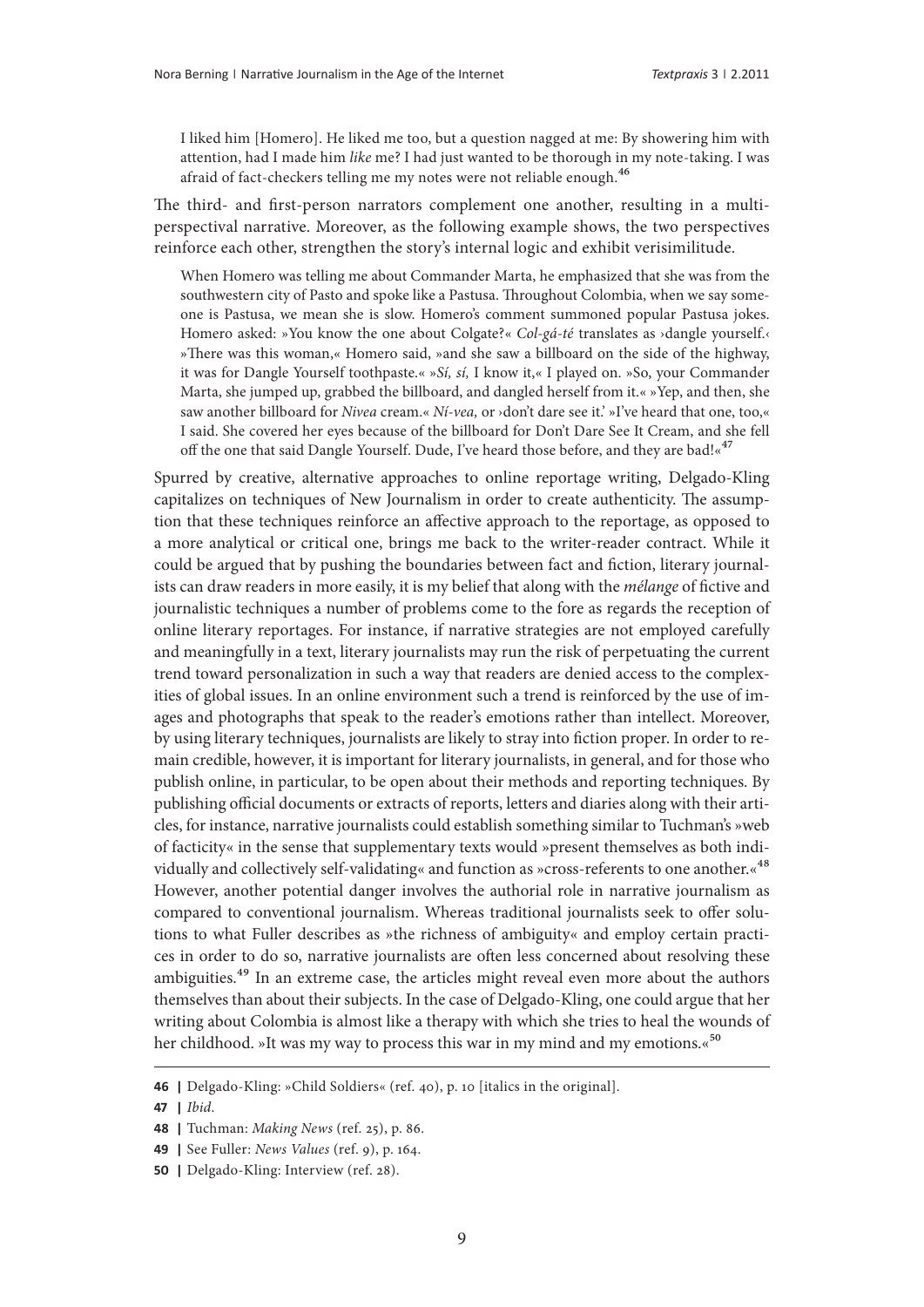According to Delgado-Kling more photographs, maps and links to reports about the FARC would have added authenticity to her story. The desiderata can be seen as possible avenues for online narrative journalism. Mark Bowden recognized this early on. In my interview with him, the *Atlantic Monthly* national correspondent underlines that the Internet gives the reader the opportunity to arrive at a higher level of involvement. The following discussion of Bowden's online literary reportage »The Desert One Debacle«,<sup>51</sup> published in 2006, takes a closer look at the internal features of his writing and considers the mechanisms by which his reportage operates. His article about the Iranian hostage crisis retraces the events between the 11th and the 24th of April, 1980 (the day of the rescue operation). Prior to writing this reportage, Bowden travelled to Iran to conduct several interviews. He has gathered material about the crisis since 2001.

In the course of its publication, the original article in the paperback edition of *The Atlantic* was transformed into a multimedia text for the Internet. In the digital version of his article, Bowden makes extensive use of hypertextuality, multimediality and interactivity. In the eyes of the author, one of the consequences of this is that the reader becomes a co-author of the text. In other words, the means of immersion for the reader are increased. Bowden's use of hypertextuality allows for nonlinear storytelling and thus enhances the New Journalism technique of scene-by-scene construction. Hypertextuality opens up possibilities for segmentation, juxtaposition and connectedness. It also facilitates the exploitation of temporality. Hence, dramatic devices such as flashbacks and foreshadowing acquire a new dimension on the Internet.

However, by linking his site to other articles and reports about Iran, Bowden does not automatically increase the authenticity and, by implication, credibility of his reportage. On the contrary, one could argue that hypertextuality fosters fragmentation and ultimately leads to the disintegration of journalistic texts. In the worst of cases, nonlinear storytelling might contribute to the loss of meaning and cultural embeddedness. Only if employed carefully can multimediality contribute to a heightened level of authenticity in online literary reportages. By using audio elements (interviews, video clips, podcasts), graphics (maps, photos) and official documents that can be downloaded directly from the site, Bowden utilizes the possibilities at hand in order to increase the credibility of the story. Similar to his Internet site »Blackhawk Down«,<sup>52</sup> Bowden's reportage creates a complex multimedia text.

Clearly, »The Desert One Debacle« is designed to appeal to a broad audience. It is a *prima facie* example of how the configurations of popular narrative media allow readers to intervene and participate in the storytelling process. In this respect, the »Blackhawk Down« web site is a crucial resource through which readers can retain a degree of autonomy from »the tyranny of the author.«<sup>53</sup> The appropriation of the text takes place according to the reader's own discursive rules. The text itself becomes a structural component for the formation of cultural capital which eventually translates into a critical perspective on culture.<sup>54</sup> However, the attention span of readers is oftentimes too short to grasp the

**<sup>51</sup> |** Mark Bowden: »The Desert One Debacle«. In: *The Atlantic Monthly*, 2006. [http://www.](http://www.theatlantic.com/magazine/archive/2006/05/the-desert-one-debacle/4803/) [theatlantic.com/magazine/archive/2006/05/the-desert-one-debacle/4803/](http://www.theatlantic.com/magazine/archive/2006/05/the-desert-one-debacle/4803/) (retrieved 5 September 2009).

**<sup>52</sup> |** The web site presents a digital version of the original newspaper series about the failed U.S. relief mission in Somalia that was first run under the same title in the Philadelphia Inquirer in 1997.

**<sup>53</sup> |** Murray: *Hamlet on the Holodeck* (ref. 17), p. 133.

**<sup>54</sup> |** See Pierre Bourdieu: *Sociology in Question*. London 1993.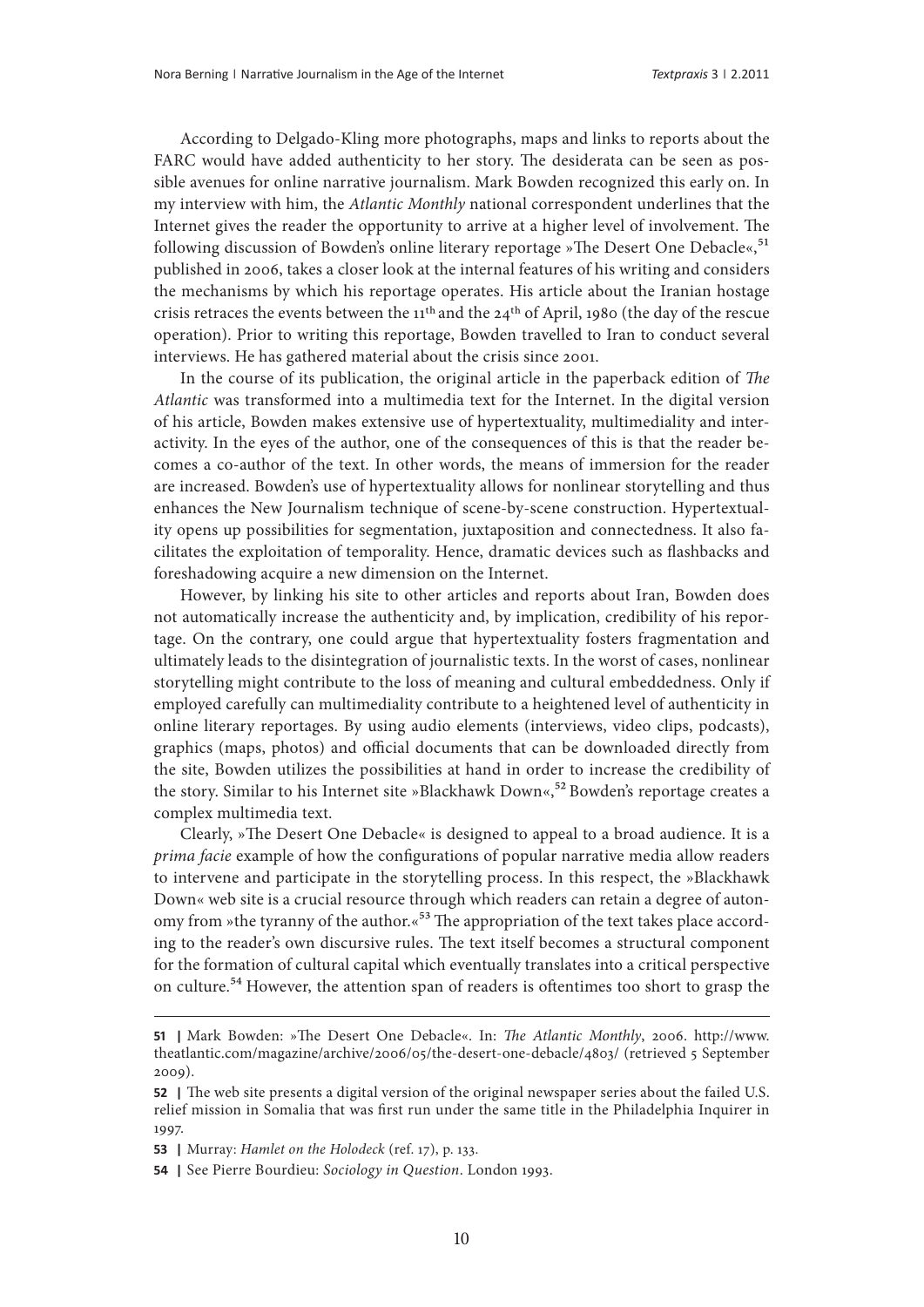nuances of the text. If they let themselves get carried away by the electronic features, they are likely to succumb to the Internet's ideology of randomness. In fact, there is reason to believe that hypertextuality extenuates the information function of news and, instead, supports this ideology.<sup>55</sup> John Corner argues that such narrative approaches foster oversimplification and create an artificial hierarchy of discourses which is naturalized through the dominant perspective of multimedia story-telling.<sup>56</sup> The electronic properties have unintended consequences and convey a message that stands in stark contrast to what Bowden exposes in his writing. For instance, the author deconstructs and criticizes the notion of American heroism and the ideology behind it. The multimedia elements, however, evoke the image of the American soldier as a hero, ignoring the disastrous course of events denounced in the story. Hence, instead of increasing the credibility and authenticity of a literary reportage, the features of the Internet can have a distorting effect.

Bowden acknowledged this problem in our interview. He says that »no matter how much material you post on the Internet to support the text, the narrative piece remains a creative work that should be recognized as such and appreciated by the readers for its narrative quality.«57 True to the motto *›Je narre donc je suis‹* [I narrate, therefore I am], both Bowden and Paula Delgado-Kling see reportage writing primarily as a creative act that results in a work of art. Although »[t]he ways to enhance the piece do not necessarily add to its literary quality,«<sup>58</sup> electronic features make it possible to engage readers more comprehensively. They set in motion the circulation of opinion and offer the conditions in which interactive, popular narrative media can come into being in the first place. Bowden's reportage exemplifies how the electronic features promote horizontal communication between a dispersed public that is interconnected through the electronic medium. Besides multimedia elements, Bowden makes use of interactive features such as feedback forums, discussion groups and chats in order to enhance the multiperspectival nature of the story. For instance, his reportage is linked to a blog on Iranian politics. Together with the dynamic display of the online reportage, Bowden's site demonstrates how the techniques of New Journalists are applied nowadays on the Internet and turned into a catalyst of postmodern forms of communication.

Most strikingly of all, the web site reflects broader changes and transitions in journalism culture which are inextricably linked to the modulations of various forms of mass communication. Through the lens of a postmodernist paradigm, the public sphere becomes an arena, a forum where people, although physically distant, can jointly deliberate upon issues and develop attitudes that constitute public opinion. What makes this process interesting is that the more perspectives the reporter includes in the narrative, the more versions of the truth circulate among the readers who eventually construct their own story. The question then is not which version is the most authentic but whether the different versions taken together ultimately represent a surplus to conventional narrative journalism in the many paperback editions of literary magazines.

Both case studies provide evidence for the fact that it is important to stretch Habermas's concept of the public sphere so as to make it fit for the digital information age, even though in his later work Habermas himself describes the public sphere more loosely, due to the gradual blending of popular and elite culture. However, in Bowden's case we

**<sup>55</sup> |** See Helen Fulton: »Print News as Narrative«. In: Helen Fulton, Rosemary Huisman, Julian Murphet and Anne Dunn (eds.): *Narrative and Media*. Cambridge/UK 2005, p. 218–244.

**<sup>56</sup> |** See John Corner: *Critical Ideas in Television Studies*. Oxford 1999.

**<sup>57</sup> |** Bowden: Interview (ref. 27).

**<sup>58</sup> |** Delgado-Kling: Interview (ref. 28).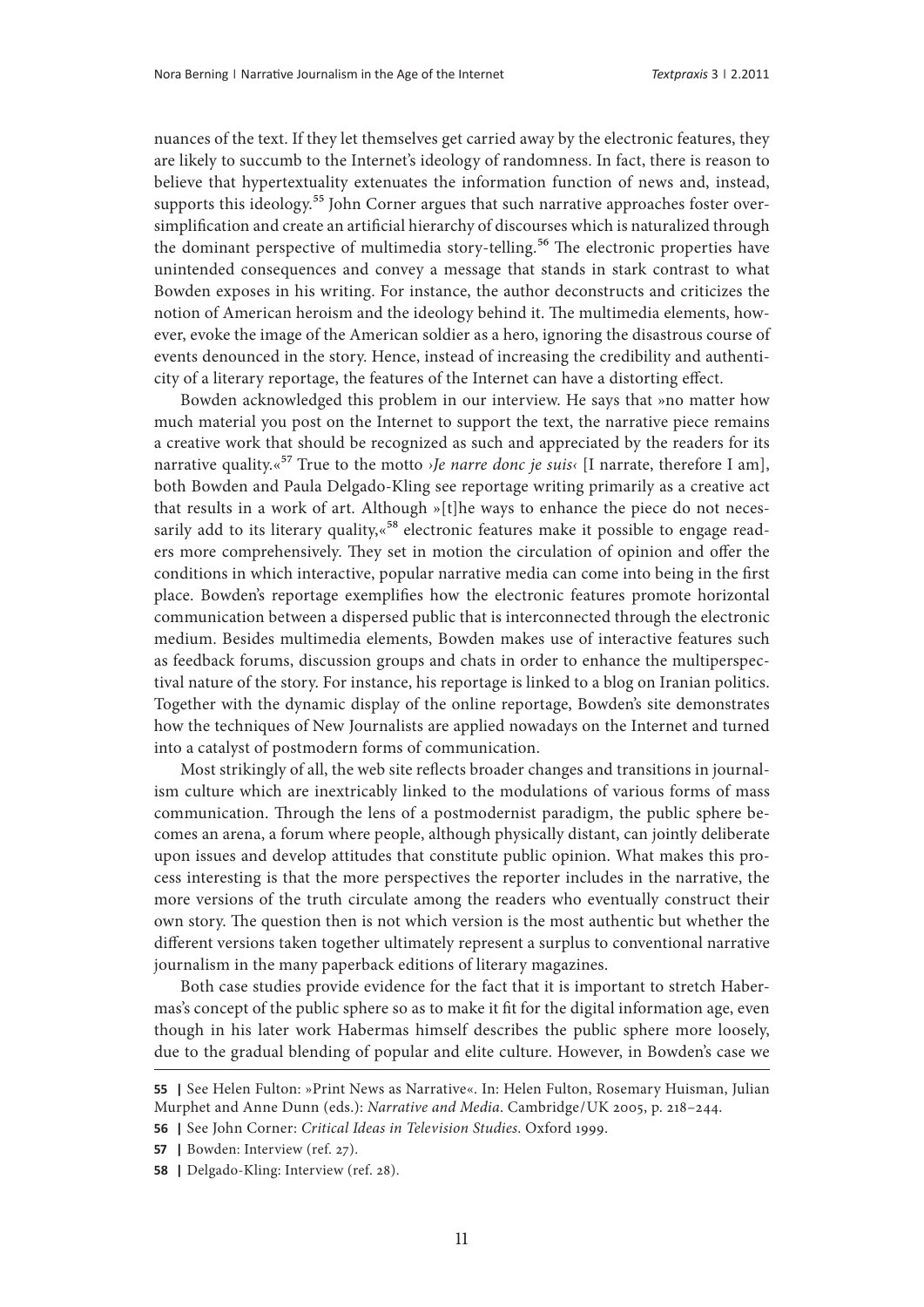see that a broader, more flexible definition of the public sphere comprises the following shortcomings: First of all, electronic features are part of an affective approach to news media. This approach undermines logical discussion and deadens analytical and critical thinking skills essential to effective learning and productive living. Secondly, audiovisual elements might distract the reader's attention from the written word and can even change the meaning of a text. Thirdly, hypertextuality enforces a disordered and disjointed reading experience. Lastly, instead of embracing a neutral observer role, literary journalists tend to inscribe themselves in the text and, at times, introduce a narrative *alter ego.* If these techniques go so far that reporters jettison the objectivity axiom, an exchange and critique of validity claims become impossible.<sup>59</sup>

Still, narrative journalism on the Internet enables readers to immerse themselves in a world of abundant narrative possibilities. Thus, the Internet offers new means of expression for contemporary narrative journalists. By turning techniques of New Journalists into participatory activities, the focus shifts from the author/journalist to the reader. »The postmodern hypertext tradition celebrates the indeterminate text as […] an affirmation of the reader's freedom of interpretation.«<sup>60</sup> In other words, the journalistic text becomes subject to the negotiation of meaning on the part of the reader. In recent years Internet platforms such as *granta.com*, *slate.com* and *salon.com* have published highquality literary reportages (with some relying more on the features of the Internet than others). Given the huge diversity of online platforms, entire sites dedicated to compiling examples of online journalistic storytelling have emerged. This development seems to counter what Habermas refers to as one of the major shortcomings of the Internet, its lack of focus.<sup>61</sup>

In light of this discussion, there are several areas which need further questioning. Habermas's criticism would be that online narrative journalism is still just another form of infotainment that contributes to the »refeudalisation« of the public sphere.<sup>62</sup> The question remains whether ›New New Journalists‹ can harness the techniques of their forerunners in order to enrich the factual style of news reporting without violating its basic principles of truth and objectivity. Furthermore, do the features made available by the Internet really increase the authenticity of online literary reportage? Is there a demand for this kind of online reporting or does the potential for fragmentation and disintegration threaten its viability? Bowden claims that one of the main problems associated with narrative journalism on the Internet is a general lack of interest. He adds, »The readers often do not have the time to read through all the material and watch the movies and interviews posted online. And their attention span is generally very short.«<sup>63</sup> Moreover, the creation of online literary reportages like Bowden's is a costly endeavor, which makes it necessary to develop efficient business models for (narrative) journalism on the Internet.

Online literary reportages represent an imperative counterweight to conventional journalism that is essential both for our emotional and intellectual survival. As part of

**<sup>59</sup> |** See Lincoln Dahlberg: »Computer-Mediated Communication and the Public Sphere: A Critical Analysis«. In: *Journal of Computer-Mediated Communication* 7.1 (2001): [http://jcmc.](http://jcmc.indiana.edu/vol7/issue1/dahlberg.html) [indiana.edu/vol7/issue1/dahlberg.html](http://jcmc.indiana.edu/vol7/issue1/dahlberg.html) (retrieved 25 April 2010).

**<sup>60</sup> |** Murray: *Hamlet on the Holodeck* (ref. 17), p. 133.

**<sup>61</sup> |** See Jürgen Habermas: »Political Communication in Media Society: Does Democracy Still Enjoy an Epistemic Dimension? The Impact of Normative Theory on Empirical Research«. In: *Communication Theory* 16.4 (2006), p. 411–426.

**<sup>62</sup> |** See Habermas: »The Public Sphere« (ref. 3), p. 403.

**<sup>63</sup> |** Bowden: Interview (ref. 27).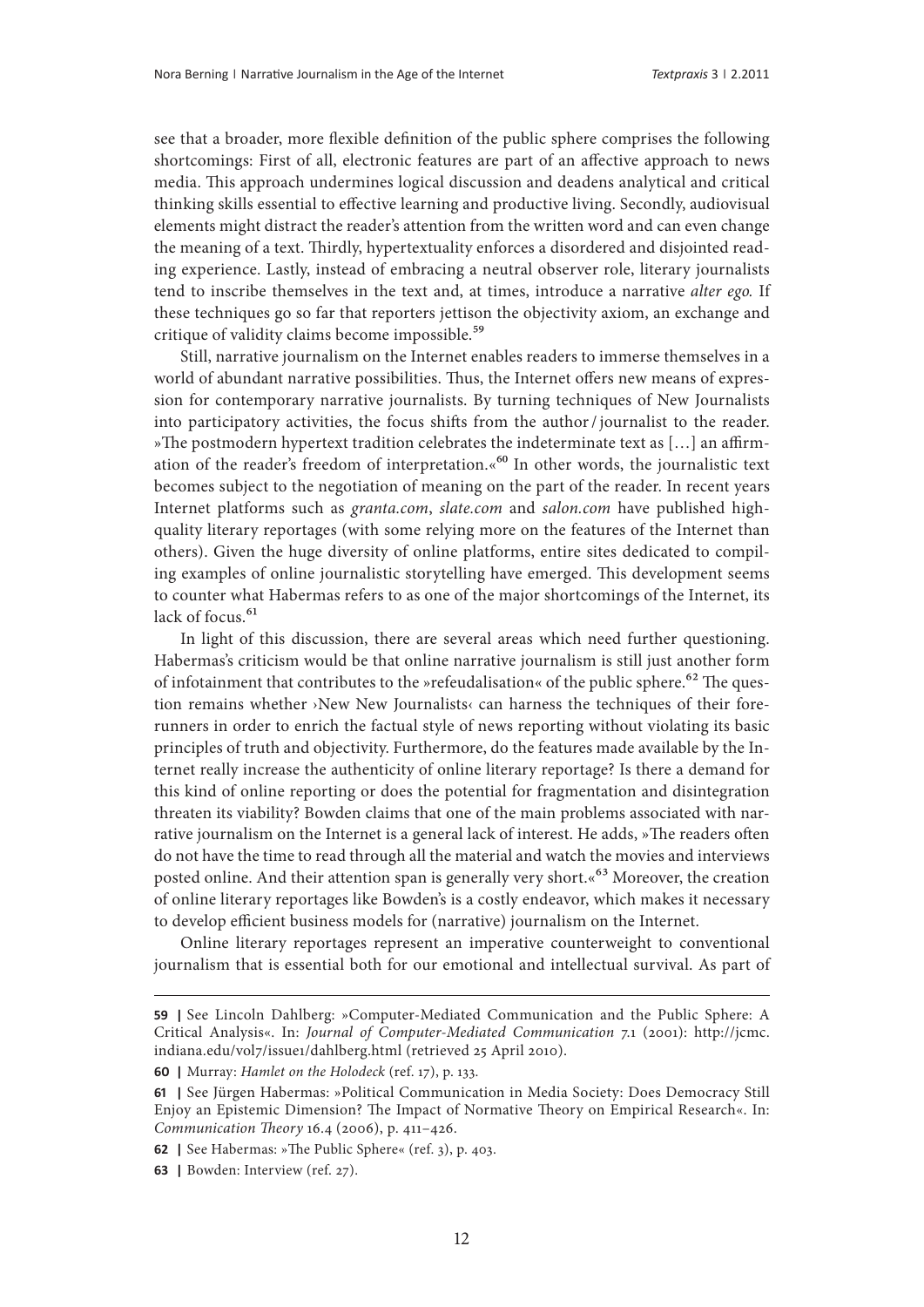the panoply of human communications, literary reportages on the Internet will, in the long term, serve as a fruitful alternative to tell stories in a captivating way. What sets online literary reportages apart from literary journalism in print is that the journalist who performs the double role of communicator and narrator can give shape to the information in a way that the print version does not allow. Mark Bowden says of this contrast,

I think the online presentation is a lot richer than the written text. The reader … well, we should probably say the reader/the viewer/the listener can delve as deeply into the material as he wishes. […] On the Internet, the writer can provide a new service to the readers. They can make sense of the writer's material themselves, digest the sources, and draw their own conclusions.64

Online narrative journalism exists as a semi-autonomous journalistic field that relies heavily on language to create meaning and authenticity. Given the strong emphasis on language and the extensive use of fictive techniques, I conclude that even though journalism and fiction /literature should remain separate they nonetheless enrich each another in many ways, considering that the literary element is one of journalism's fundamental cultural building blocks.<sup>65</sup> The re-conceptualization of journalism in the information age incorporates ›New New Journalism‹ as one of its moments. Therefore, it is absolutely necessary that people develop digital literacy skills and learn to critically evaluate and reflect on the flood of images, sounds and texts in today's information society. The two cases here provide a starting point for a discussion of how online literary reportages can make a significant contribution to media literacy. Mark Bowden's reportage is a model for presenting journalistic content in an innovative way. Similar to Paula Delgado-Kling's reportage, his text is informed by dynamic models of real-world processes which enable the author to play with the reader's expectations. Both reportages are paragons of storytelling for the purpose of conveying human experience as intensely as possible.

However, in order to check on authenticity, accuracy, veracity and bias in online literary reportages and to follow the flow of information across multiple modalities, the public needs to develop, first of all, an awareness and understanding of the electronic features that continuously expand our mental capacities. According to Bowden, the future of journalism is online. Only if we equip people with a prolific framework for interpreting online literary reportages and for detecting patterns of meaning construction will a heightened level of cultural and media reflexivity be reached. This is what effective digital citizenship is all about. To put it differently, online storytelling matters. Literary reportages as the ones by Bowden and Delgado-King are not just a concomitant of the postmodern hypertext tradition but should be read as

an open invitation to the readers by the author to imagine mutually in a possible world full of possible characters striving to get to their goals in such a way that constitutes a direct reflection of our own experiences as we might have moved, achieving our goals in a world which vehemently opposes and gives us much less than we truly desire.<sup>66</sup>

**<sup>64</sup> |** *Ibid*.

**<sup>65</sup> |** See Lünenborg: *Journalismus als kultureller Prozess* (ref. 26), p. 152–200.

**<sup>66</sup> |** Payel Chatterjee: *Cognitive Narratology*. CognoBytes, 2009. [http://cognobytes.com/int/](http://cognobytesnotes.wordpress.com/2010/02/07/cognitive-narratology-2/) [notes-applied/57-cognitive-literary-theorization/134-cognitive-narratology?format=pdf](http://cognobytesnotes.wordpress.com/2010/02/07/cognitive-narratology-2/) (retrieved 25 April 2010).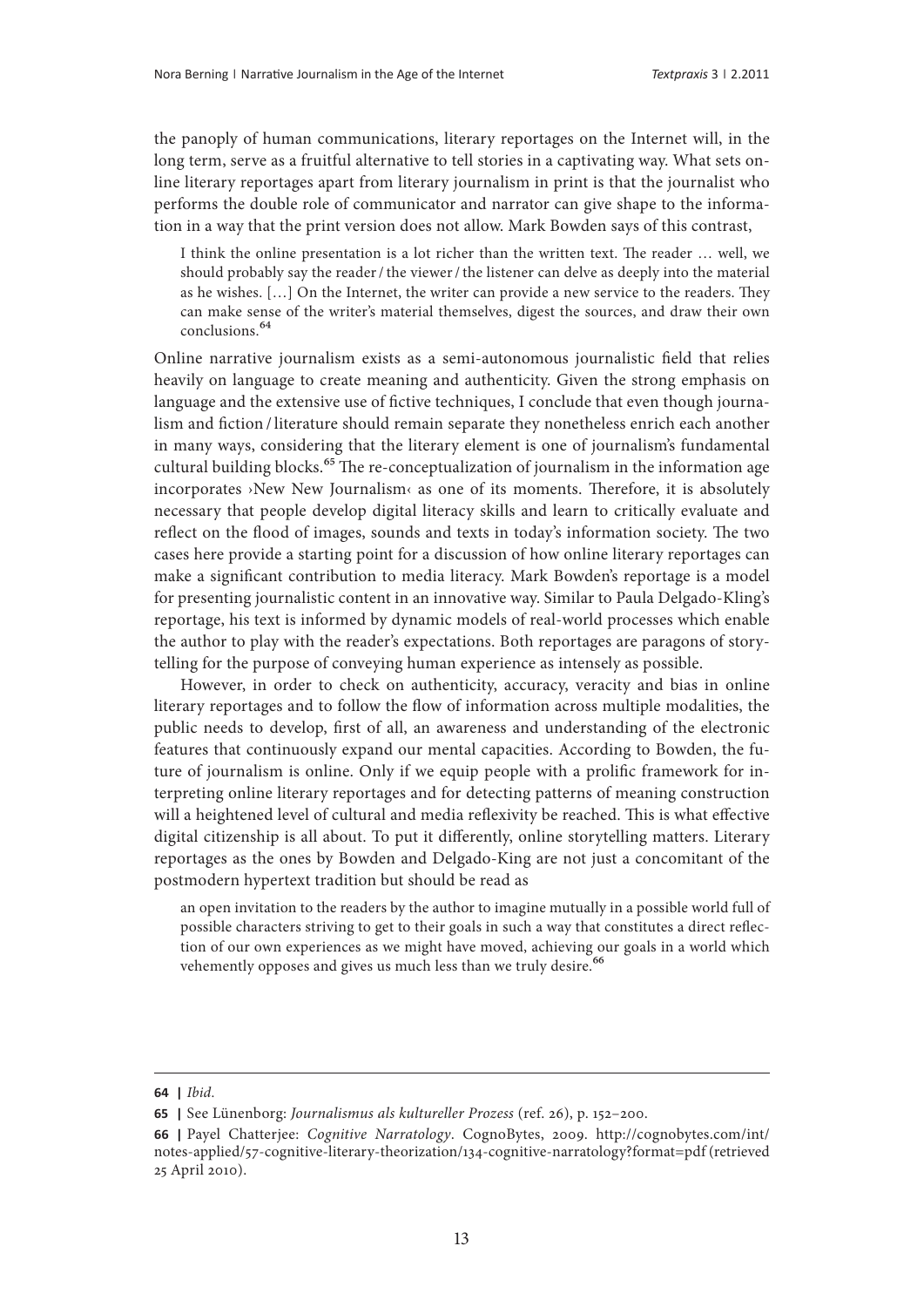### Works Cited

- Bakhtin, Mikhail M.: *The Dialogic Imagination. Four Essays by M. M. Bakhtin*. Austin/TX 1994.
- Bakhtin, Mikhail M.: *Speech Genres and Other Late Essays*. Austin/TX 1986.
- Barthes, Roland: »Effet de réel«. In: Roland Barthes: *Littérature et réalité*. Paris 1982, p. 81– 90.
- Barthes, Roland: *S/Z: An Essay*. New York 1974.
- Beasley, Berrin: »Journalists' Attitudes Toward Narrative Writing«. In: *Newspaper Research Journal* 19.1 (1998), p. 78–89.
- Bird, Elizabeth and Robert Dardenne: »Myth, Chronicle and Story: Exploring the Narrative Qualities of News«. In: Daniel Berkowitz (ed.): *Social Meanings of News*. London 1997, p. 333–350.
- BORDEN, Sandra: *Journalism as Practice: MacIntyre*, *Virtue Ethics and the Press*. Aldershot 2007.
- BOURDIEU, Pierre: *Sociology in Question*. London 1993.
- Bowden, Mark: »Blackhawk Down«. In: *Philadelphia Inquirer*, 1997. [http://inquirer.philly.com/](http://inquirer.philly.com/packages/somalia/sitemap.asp) [packages/somalia/sitemap.asp](http://inquirer.philly.com/packages/somalia/sitemap.asp) (retrieved 5 September 2009).
- Bowden, Mark: »The Desert One Debacle«. In: *The Atlantic Monthly*, 2006. [http://www.theatlantic.](http://www.theatlantic.com/magazine/archive/2006/05/the-desert-one-debacle/4803/) [com/magazine/archive/2006/05/the-desert](http://www.theatlantic.com/magazine/archive/2006/05/the-desert-one-debacle/4803/)[one-debacle/4803/](http://www.theatlantic.com/magazine/archive/2006/05/the-desert-one-debacle/4803/) (retrieved 5 September 2009).
- Bowden, Mark: Interview by Nora Berning, 24 September 2009.
- Boynton, Robert (ed.): *The New New Journalism: Conversations with America's Best Nonfiction Writers on their Craft*. New York 2005.
- Carey, James W.: »Where Journalism Education Went Wrong«. Paper presented to Journalism Education, the First Amendment Imperative, and the Changing Media Marketplace, held at Middle Tennessee University, 1996.
- Chatterjee, Payel: *Cognitive Narratology*. Cogno-Bytes, 2009. [http://cognobytes.com/int/notes](http://cognobytes.com/ int/notes-applied/57-cognitive-literary-theorization/134-cognitive-narratology?format=pdf)[applied/57-cognitive-literary-theorization/134](http://cognobytes.com/ int/notes-applied/57-cognitive-literary-theorization/134-cognitive-narratology?format=pdf) [cognitive-narratology?format=pdf](http://cognobytes.com/ int/notes-applied/57-cognitive-literary-theorization/134-cognitive-narratology?format=pdf) (retrieved 25 April 2010).
- Corner, John: *Critical Ideas in Television Studies*. Oxford 1999.
- DAHLBERG, Lincoln: »Computer-Mediated Communication and the Public Sphere: A Critical Analysis«. In: *Journal of Computer-Mediated Communication* 7.1 (2001): [http://jcmc.indiana.](http://jcmc.indiana.edu/vol7/issue1/dahlberg.html) [edu/vol7/issue1/dahlberg.html](http://jcmc.indiana.edu/vol7/issue1/dahlberg.html) (retrieved 25 April 2010).
- Delgado-Kling, Paula: »Child Soldiers: Homero«. In: *Narrative*, 2008. [http://www.](http://www.narrativemagazine.com/authors/paula-delgado-kling) [narrativemagazine.com/authors/paula](http://www.narrativemagazine.com/authors/paula-delgado-kling)[delgado-kling](http://www.narrativemagazine.com/authors/paula-delgado-kling) (retrieved 5 April 2009).
- Delgado-Kling, Paula: Interview by Nora Berning, 16 September 2009.
- Donohew, Robert Lewis: »Newswriting Style: What Arouses the Reader?« In: *Newspaper Research Journal* 3.2 (1982), p. 3–6.
- Ericson, Richard, Patricia M. Baranek and Janet B. L. Chan: *Negotiating Control*. Toronto 1989.
- Fontanille, Jacques: »Préface«. In: Alain Vuillemin and Michel Lenoble (eds.): *Littérature, Informatique, Lecture. De la lecture assistée par ordinateur à la lecture interactive*. Limoges 1999, p. 1–8.
- Fuller, Jack: *News Values: Ideas for an Information Age*. Chicago 1996.
- Fulton, Helen: »Print News as Narrative«. In: Helen Fulton, Rosemary Huisman, Julian Murphet and Anne Dunn (eds.): *Narrative and Media*. Cambridge/UK 2005, p. 218–244.
- GOLD, Herbert: »On Epidemic First Personism«. In: Ronald Weber (ed.): *The Reporter as Artist: A Look at the New Journalism Controversy*. New York 1974, p. 283–293.
- Habermas, Jürgen: »Political Communication in Media Society: Does Democracy Still Enjoy an Epistemic Dimension? The Impact of Normative Theory on Empirical Research«. In: *Communication Theory* 16.4 (2006), p. 411–426.
- Habermas, Jürgen: »The Public Sphere«. In: Chandra Mukerji and Michael Schudson (eds.): *Rethinking Popular Culture*–*Contemporary Perspectives in Cultural Studies*. Berkeley/CA 1991, p. 398–404.